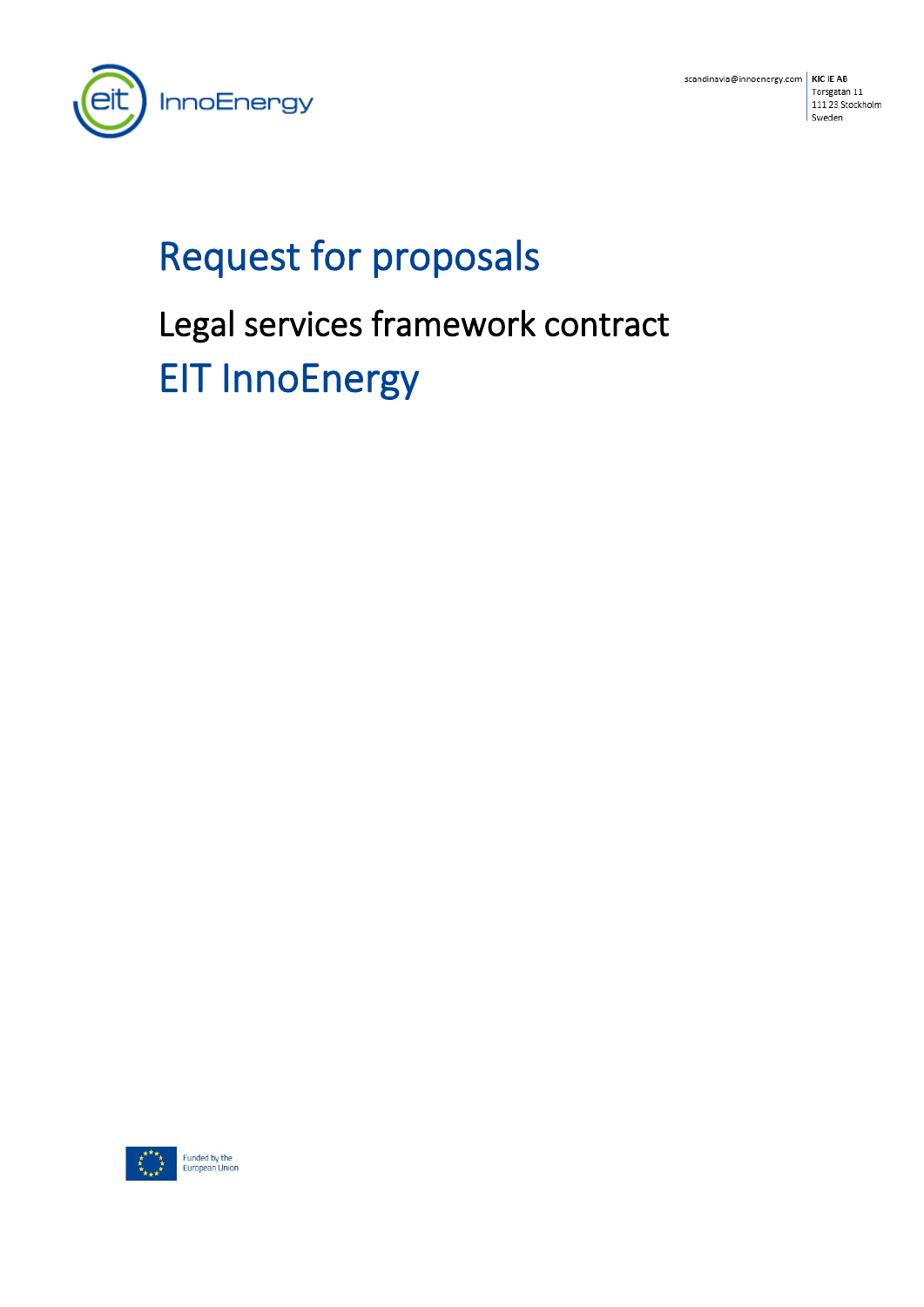# <span id="page-1-0"></span>1. Table of contents

| 1.    | Table of contents                                    | $\overline{2}$ |
|-------|------------------------------------------------------|----------------|
| 2.    | Overview of EIT InnoEnergy                           | $\mathsf{3}$   |
| 3.    | Scope of work                                        | 3              |
| 4.    | Proposal Process                                     | 5              |
| 4.1.  | Participation                                        | 5              |
| 4.2.  | Submission of proposal                               | 5              |
| 4.3.  | Validity of the proposals                            | 6              |
| 4.4.  | Requests for additional information or clarification | 6              |
| 4.5.  | Costs for preparing proposals                        | $\overline{7}$ |
| 4.6.  | Ownership of the proposals                           | $\overline{7}$ |
| 4.7.  | Clarification related to the submitted proposals     | 7              |
| 4.8.  | Negotiation about the submitted proposal             | 7              |
| 4.9.  | Evaluation of proposals                              | $\overline{7}$ |
| 4.10. | Signature of contract(s)                             | 8              |
| 4.11. | Cancellation of the proposal procedure               | 8              |
| 4.12. | Appeals/complaints                                   | 8              |
| 4.13. | Ethics clauses / Corruptive practices                | 8              |
| 4.14. | Annexes                                              | 9              |



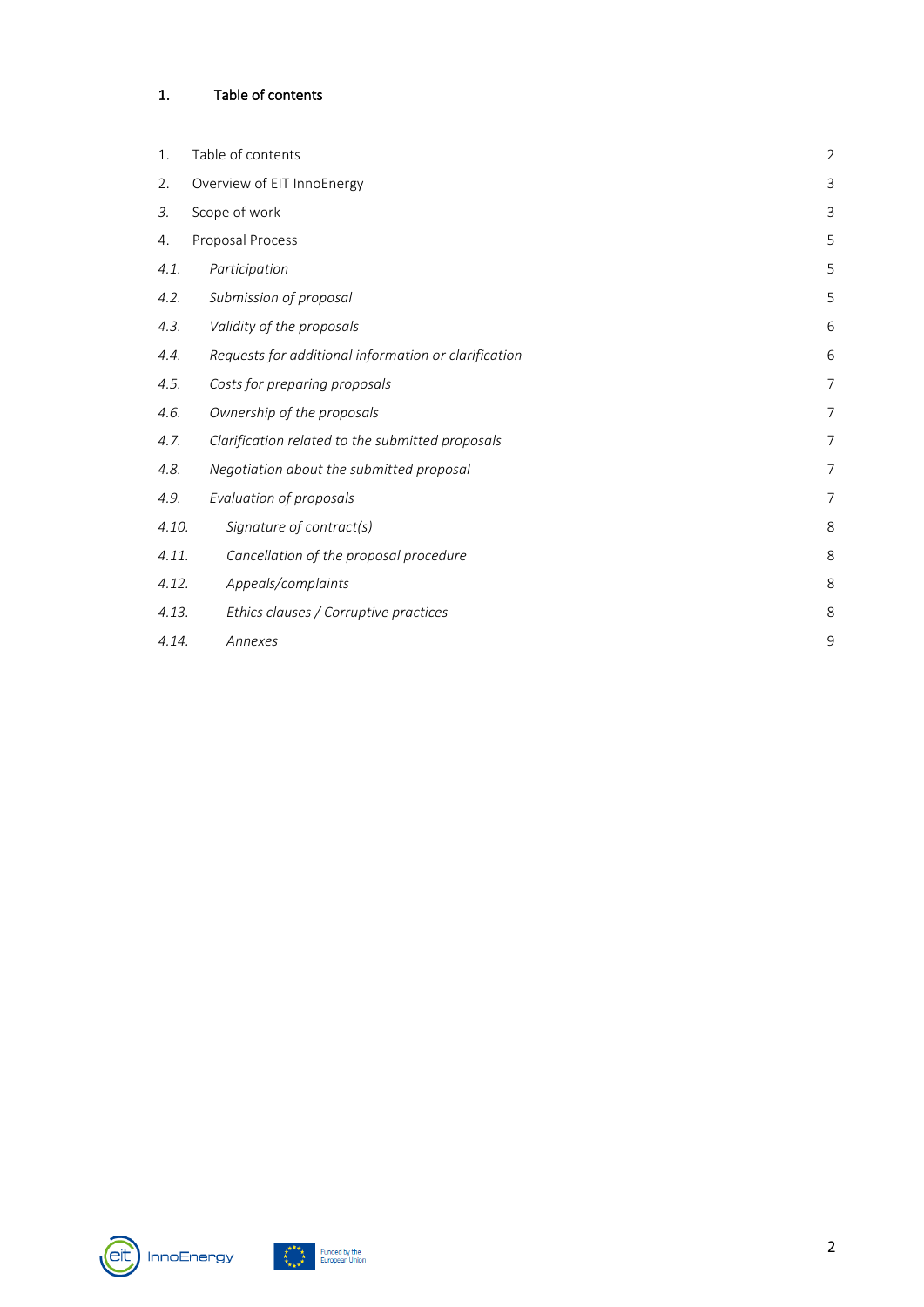# <span id="page-2-0"></span>2. Overview of EIT InnoEnergy

EIT InnoEnergy is a European company fostering the integration of education, technology, business and entrepreneurship, and strengthening the culture of innovation. The challenge is big, but our goal is simple: to achieve a sustainable energy future for Europe. Innovation is the solution. New ideas, products and services that make a real difference, new businesses and new people to deliver them to market. At EIT InnoEnergy we support and invest in innovation at every stage of the journey – from classroom to end-customer. With our network of partners, we build connections across Europe, bringing together inventors and industry, graduates and employers, researchers and entrepreneurs, businesses and markets.

We work in three essential areas of the innovation mix:

• Education to help create an informed and ambitious workforce that understands the demands of sustainability and the needs of industry.

• Innovation Projects to bring together ideas, inventors and industry to create commercially attractive technologies that deliver real results to customers.

• Business Creation Services to support entrepreneurs and start-ups who are expanding Europe's energy ecosystem with their innovative offerings.

Bringing these disciplines together maximizes the impact of each, accelerates the development of marketready solutions, and creates a fertile environment in which we can sell the innovative results of our work.

For more information about our company please visit the following website:

<http://www.innoenergy.com/about-innoenergy/>

#### <span id="page-2-1"></span>3. Scope of work

The start-ups (Business Creation) and innovation projects (Innovation) have regularly a need of legal support. EIT InnoEnergy as a company is also in need of legal advice for internal issues and for internal projects from time to time.

- A) for our start-ups this entails general advice on company law, partnerships, contract law, article of association, shareholder agreements, licenses, assistance with legal conflicts, negotiations and procedures.
- B) for our innovation projects we need support of B2B contracting and negotiation, e.g., return on investment for KIC InnoEnergy AB (fee agreements) and consortium agreements, and have a need to be able to provide legal services.
- C) for internal projects there is a need of legal advice and support for various subjects specified in the next paragraphs.
- D) and any other unforeseen advice related to contracts based on actual need.

#### Estimated number of hours per year: 800 hours per year

• Legal advice for our start-ups, our innovation projects and for our internal needs and projects in Sweden and in other countries where we may have supported start-ups or innovation projects: approximately 800 Total Yearly Hours.

It is important to note that the allocation of total yearly hours is indicative, and that the total amount can vary based on the actual needs and shall be determined based on mutual agreement between EIT InnoEnergy and the contracted party. Therefore, these hours are only indicative to support the pricing and shall not bound EIT InnoEnergy in any way to commit and use the estimated total number within a year.

#### For the assignments, the following should be considered:

nded by the

The areas where legal support services to start-ups supported by EIT InnoEnergy are needed are the following:

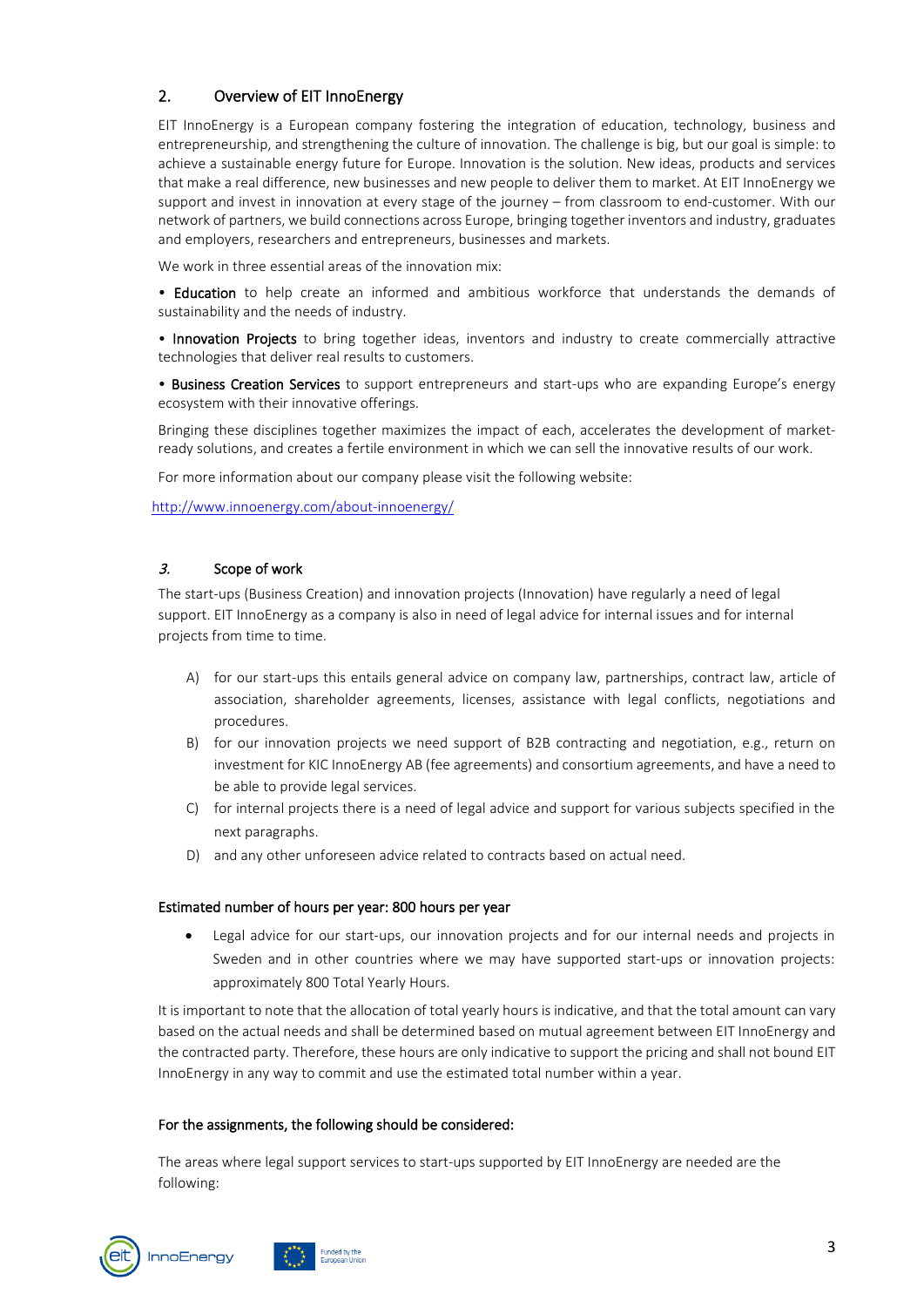- General advice on company law (articles of association, shareholder agreements, deals with venture capitalists, partnerships)
- Contract law (NDAs, commercial contracts, standard T&Cs, supplier agreements, distribution, and agency agreements)
- Collaboration agreements
- Processes related to capital increases
- IP licensing and transfer
- Compliance
- Taxes
- Labour contracts and law
- Assistance with legal conflicts, negotiations, and procedures
- Agreements related to European collaboration the field of R&D involving national and European funding agencies and academic institutions
- Commercial agreements between the start-ups and their customers
- Incitement agreements in start-ups such as option agreements
- Financial performance indicators (EBITA etc.)
- Company law (dealings with venture capitalists, partnerships)
- Experience in R&D contracts (grant agreements, consortium agreements, project agreements, exploitation of results)

The areas where legal support services to innovation projects supported by EIT InnoEnergy are needed are the following:

- Support of B2B contracting and negotiation
- Consortium agreements of the partners to an EIT InnoEnergy project
- Return on investment deals for KIC InnoEnergy AB (called Fee Agreements)

The areas where legal support services to internal EIT InnoEnergy projects are needed are the following:

- Related to investment management and corporate governance throughout the complete investment cycle, i.e. from preparing and negotiating around EIT InnoEnergy´s initial engagement and investment, to the complete shareholding period until exit or other liquidation event
- Examples are legal advice in conjunction with capital increases, shareholders agreements, investment agreements, ROI-agreements and arising conflicts between EIT InnoEnergy and ventures

For services related to innovation projects EIT InnoEnergy corporate legal department must be involved. Thus, not solely collaboration with KIC IE AB, however, also collaboration between the selected service provider and corporate legal team is expected.

Please provide a single point of contact for the legal services of your firm in the offer, which shall always be at Partner level.

Please note that EIT InnoEnergy requires the below minimum work mix of expert categories during the contract implementation to provide the highest quality services. Tenderers are welcome to provide higher share of senior expertise but please note that you are obliged during the contract duration to comply with your proposed work mix. Failing to meet the minimum required work mix during tendering shall lead to technical non-compliance.

Minimum required work mix:

- Partners and/or Senior Lawyers should cover minimum 75% of the total hours
- Junior Lawyers should cover minimum 25% of the total hours

The contract duration is for a period of 24 months starting 2022-01-01 and ending by 2023-12-31.

In case the budget coverage for future support for the services presently tendered, plus the continuing need for the legal services provided by the tenderer, EIT InnoEnergy intends to extend the contract with the winner

**InnoEnergy** 



ded by the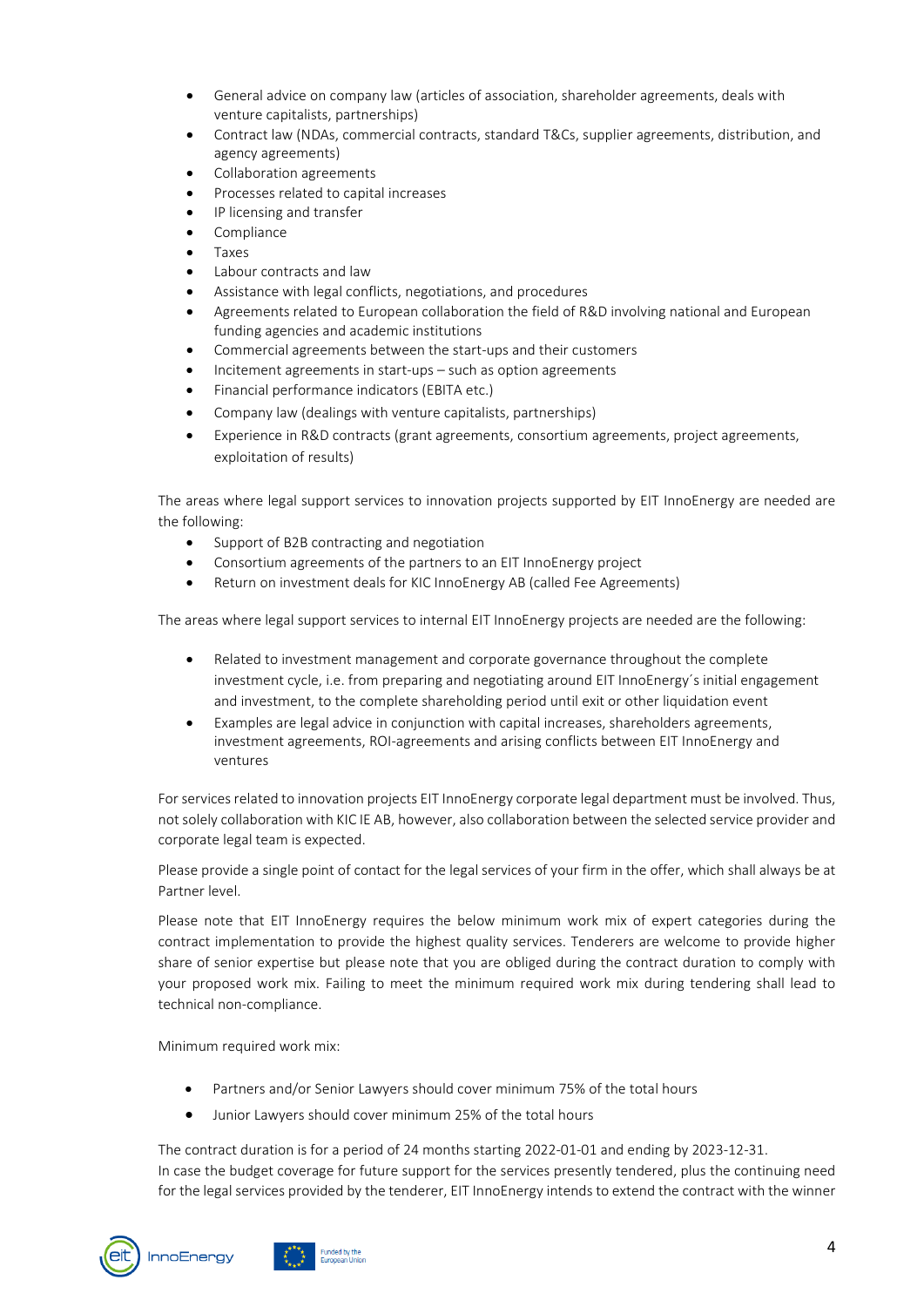of the present supplier selection process with another 2 years for the period of 2024-2025. This will be done through a direct award procedure. This extension is subject to financial coverage and high-quality performance of the contractor as well as continuous need for the services, however this does not bind EIT InnoEnergy to carry out an.

#### <span id="page-4-1"></span><span id="page-4-0"></span>4. Proposal Process

## *4.1.* Participation

- a) Participation in this proposal procedure is open to all tenderers.
- b) All participants must sign the Tenderers' declaration form attached and submit it with the proposal. Please note that the tenderer may not modify the text and it must be submitted signed as provided by EIT InnoEnergy, attached to the request for proposal document.

|                                                           | <b>DATE</b> |
|-----------------------------------------------------------|-------------|
| Publishing RFP date                                       | 2021-10-22  |
| Deadline for requesting clarification from EIT InnoEnergy | 2021-11-17  |
| Deadline for submitting proposals                         | 2021-11-19  |
|                                                           |             |
| Intended date of notification of award                    | 2021-11-29  |
| Intended date of contract signature                       | 2021-12-10  |

#### <span id="page-4-2"></span>*4.2.* Submission of proposal

Proposals must be emailed in **English** to the following address to:

Contact name: for the attention of Mrs. Johanna Lindahl E-mail: [johanna.lindahl@innoenergy.com](mailto:johanna.lindahl@innoenergy.com)

#### The proposal shall contain:

- the technical response to the service requested (point 3).
- the financial offer (the price for the services.) The Financial offer must be presented in SEK. Prices must be indicated as net amount + VAT.
- an indication of supplier's insurance coverage. The proposal must specify whether the supplier has taken out a company liability insurance and/or professional liability insurance including the maximum amount of coverage in SEK per event per insurance.

Responses should be concise and clear. The tenderer's proposal will be incorporated into any contract that results from this procedure. Tenderers are, therefore, cautioned not to make claims or statements that they are not prepared to commit to contractually. Subsequent modifications and counterproposals, if applicable, shall also become an integral part of any resulting contract.

The tenderer represents that the individual submitting the natural or legal entity's proposal is duly authorized to bind its entity to the proposal as submitted. The tenderer also affirms that it has read the instructions to tenderers and has the experience, skills and resources to perform, according to conditions set forth in this proposal and the tenderers' proposal.



ded by the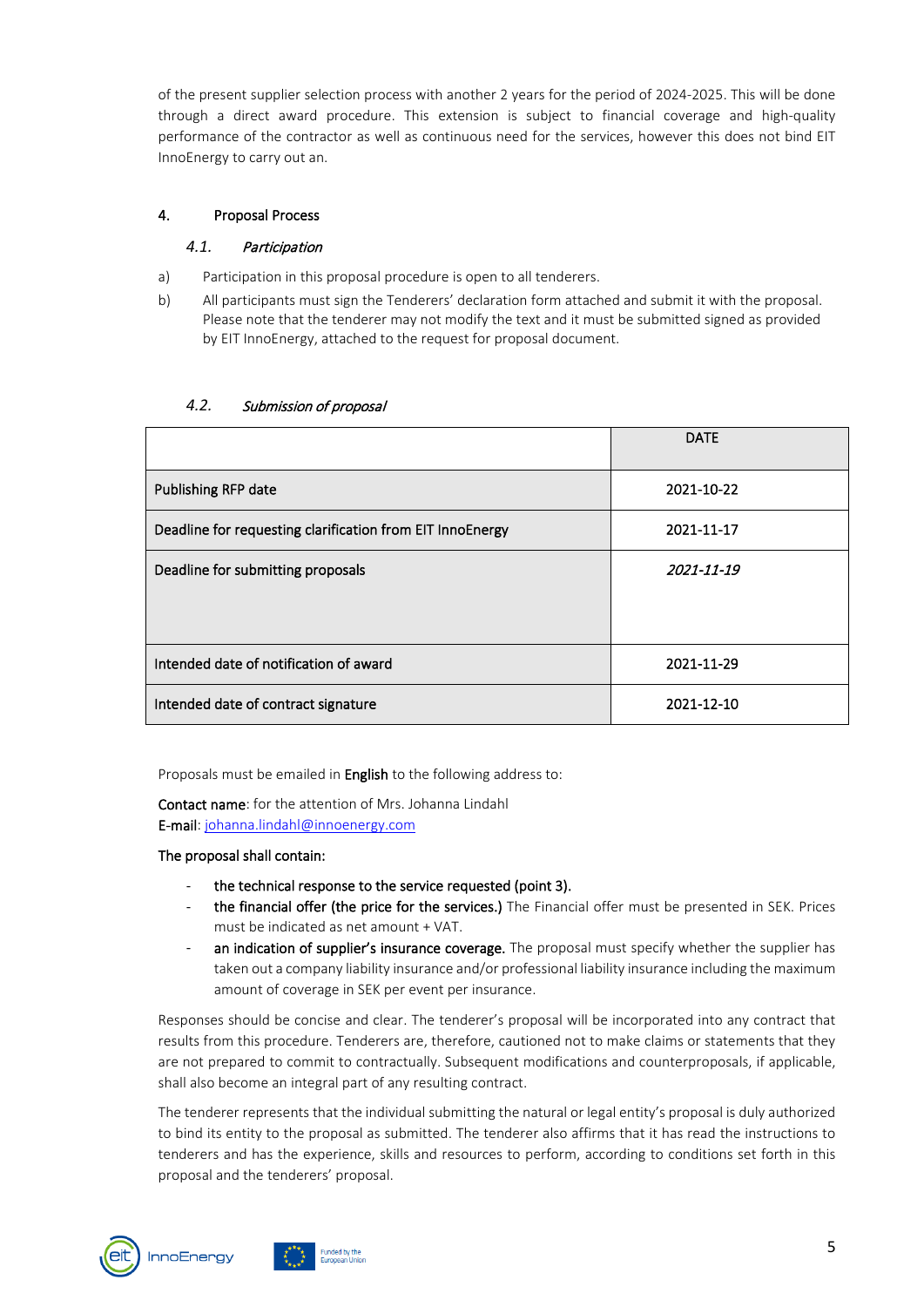*Tenderers are requested to submit with their proposal together with the filled-out Tenderers' declaration form (see point 4.1).* 

Tenderers are required to provide a fixed price offer containing all costs related to the services mentioned in the contract. Below please find the presentation on how to create the financial offer.

The tenderers are asked to propose hourly pricing quoted in SEK, specifying the seniority of the Lawyers, no deviation is allowed within the contract duration unless specifically mentioned in the offer. The pricing may only be adjusted according to the official inflation rate of Sweden published by Statistiska Centralbyrån (Swedish Statistical Office).

#### Table 1 - Example for legal firm pricing:

| Lawyer type                 | <b>Minimum</b><br>involvement<br>(from total<br>estimated hours) | Hourly fee     | Total                                 |
|-----------------------------|------------------------------------------------------------------|----------------|---------------------------------------|
| Partner                     | 600 hours                                                        | A price        |                                       |
| Senior                      |                                                                  |                |                                       |
| Junior                      | 200 hours                                                        | <b>B</b> price |                                       |
| Grand total estimated price |                                                                  |                | $(600 \times A) + (200 \times B) = Z$ |

The financial offer shall be evaluated based on the calculated grand total price indicated as "Z". Please base the offer on 800 hours of work for the purpose of equal comparison. The offer providing the lowest grand total price receives the maximum point, while all other prices shall receive linearly lower score.

Please note, the maximum working hours is 8 hours a day. The over time or extra hours exceeding the maximum daily working hours will not be covered by EIT InnoEnergy.

The terms of payment of EIT InnoEnergy are detailed in the attached Annex 2.

#### <span id="page-5-0"></span>*4.3.* Validity of the proposals

Tenderers are bound by their proposals for 60 days after the deadline for submitting proposals or until they have been notified of non-award.

The selected winner must maintain its proposal for a further 60 days to close the contract.

<span id="page-5-1"></span>Proposals not following the instructions of this Request for Proposal can be rejected by EIT InnoEnergy.

#### *4.4.* Requests for additional information or clarification

The request for proposal should be clear enough to avoid tenderers having to request additional information during the procedure. In case the tenderers need additional information or clarification, please address it to the address below. All information requested or answered may only be done through written communication – e-mail only. Answers will be provided via the EIT InnoEnergy call for proposal section on the website. All questions should be sent prior to deadline for requesting clarification as specified in 4.2. In case of complex or high value procurements, EIT InnoEnergy could arrange a clarification session which will be communicated to the tenderers.

Contact name: for the attention of Mrs. Johanna Lindahl E-mail: [johanna.lindahl@innoenergy.com](mailto:johanna.lindahl@innoenergy.com)

EIT InnoEnergy has no obligation to provide clarification.

ded by the



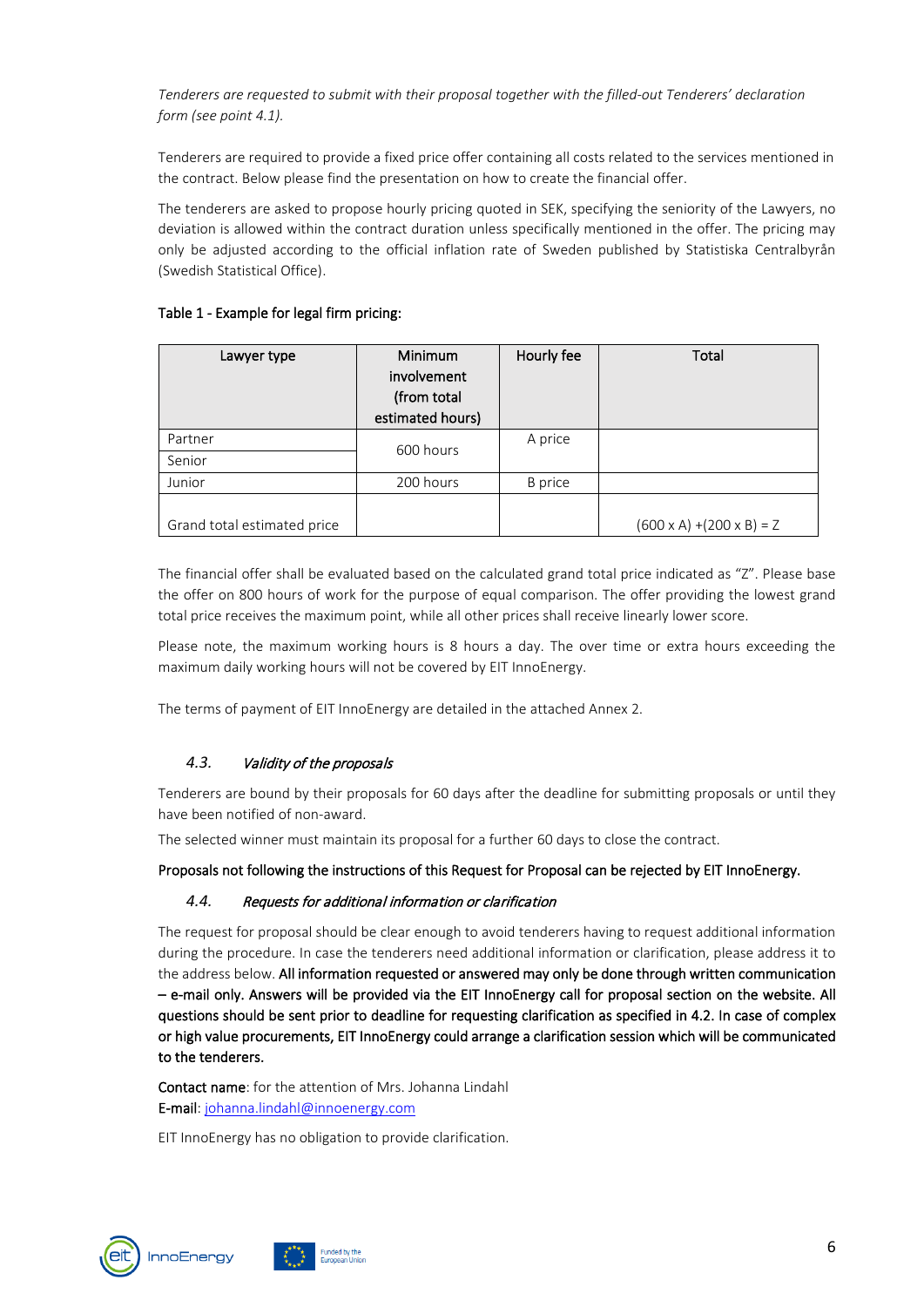## <span id="page-6-0"></span>*4.5.* Costs for preparing proposals

No costs incurred by the tenderer in preparing and submitting the proposal are reimbursable. All such costs must be borne by the tenderer.

## <span id="page-6-1"></span>*4.6.* Ownership of the proposals

EIT InnoEnergy retains ownership of all proposals received under this tendering procedure. Proprietary information identified as such, which is submitted by tenderer in connection with this procurement, will be kept confidential.

The potential or actual supplier should accept that during the implementation of the contract and for four years after the completion of the contract, for the purposes of safeguarding the EU's financial interests, EIT InnoEnergy may transfer the proposal and the contract of the supplier to internal audit services, to the EIT, to the European Court of Auditors, to the Financial Irregularities Panel or to the European Anti-Fraud Office.

## <span id="page-6-2"></span>*4.7.* Clarification related to the submitted proposals

After submission of the proposals, they shall be checked if they satisfy all the formal requirements set out in the proposal dossier. Where information or documentation submitted by the tenderers are or appears to be incomplete or erroneous or where specific documents are missing, EIT InnoEnergy may request the tenderer concerned to submit, supplement, clarify or complete the relevant information or documentation within an appropriate time limit. All information requested or answered may only be done through written communication – email only.

## <span id="page-6-3"></span>*4.8.* Negotiation about the submitted proposal

After checking the administrative compliance of the tenderers, EIT InnoEnergy may negotiate the contract terms with the tenderers. In this negotiation EIT InnoEnergy will ask all tenderers to adjust the proposal or specific sections of the proposal within an appropriate time limit. In case of negotiation, EIT InnoEnergy shall provide further information about the proceedings and timing.

## <span id="page-6-4"></span>*4.9.* Evaluation of proposals

The quality of each proposal will be evaluated in accordance with the below mentioned award criteria. The award criteria will be examined in accordance with the requested service indicated in Section 3 of the document.

#### *Evaluation criteria (weight in %)*

1. Legal experience and competences of the members of the proposed legal team (evaluated based on the CVs submitted by the firms) (80%). The experience of the proposed legal team should be expressed in number of years and fields (for junior level a minimum of 3 years; for senior level a minimum of 5 years; for partners a minimum of 10 years).

The following competences should be incorporated in the CVs:

- Experience in company law (articles of association, shareholder agreements, deals with venture capitalists, partnerships)
- Experience in contract law (NDAs, commercial contracts, standard T&Cs, supplier agreements, distribution, and agency agreements)
- Experience in collaboration agreements
- Experience in processes related to capital increases
- Experience in IP licensing and transfer
- Experience in compliance
- Experience in tax law
- Experience in labor contracts and law
- Experience in legal conflicts, negotiations, and procedures
- Experience in agreements related to European collaboration the field of R&D involving national and European funding agencies and academic institutions



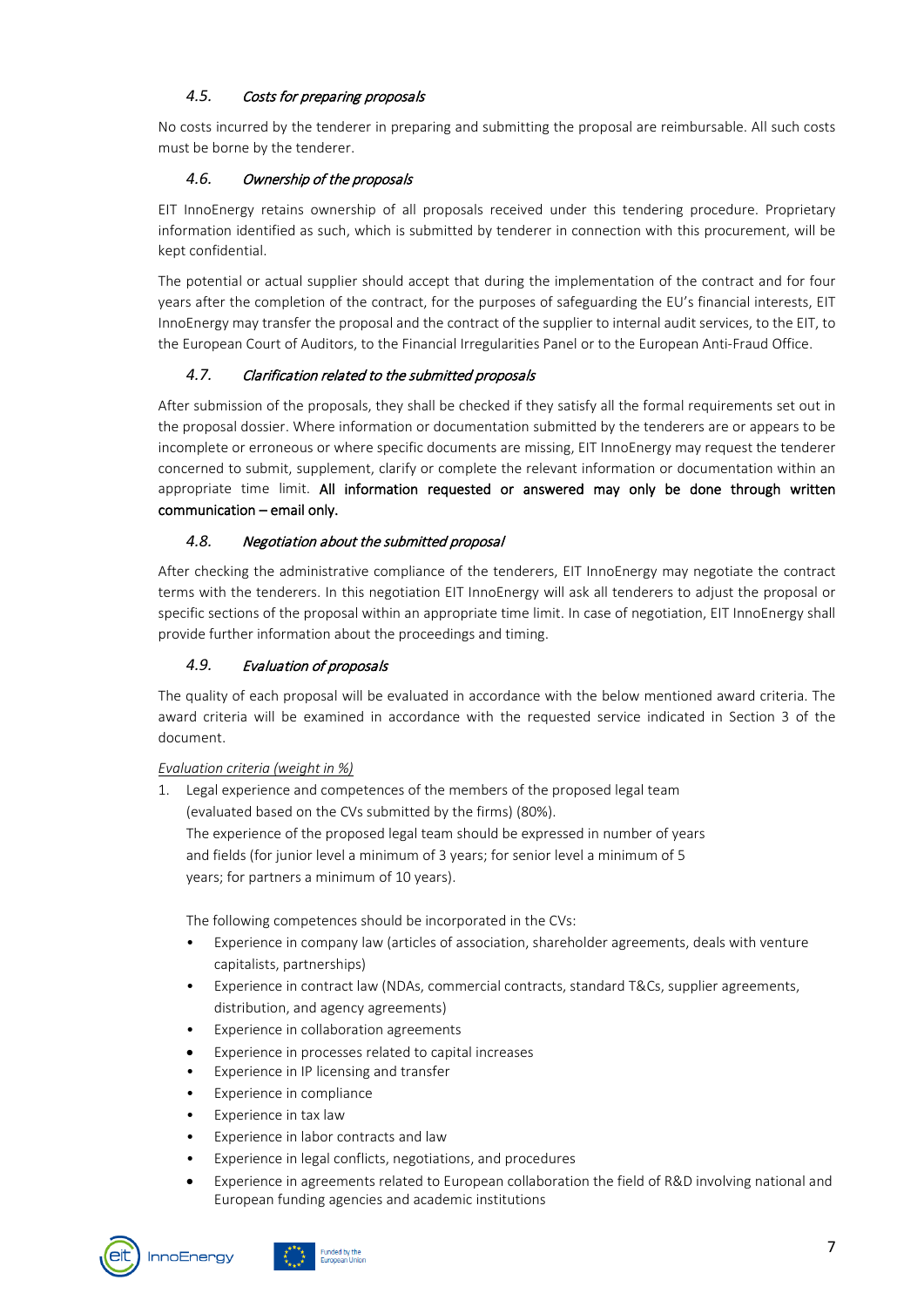- Experience in commercial agreements between the start-ups and their customers
- Experience in incitement agreements in start-ups such as option agreements
- Experience in contract law (commercial B2B contracts)
- Experience in financial performance indicators (EBITA etc.)
- Experience in R&D contracts (grant agreements, consortium agreements, project agreements, exploitation of results)
- 2. Proposed methodology and timing. The level of detailedness and compliance with our RFP and your proposed methodology shall be evaluated and scored linearly. (20%)

#### Total technical score: 100 (70% weight of total score)

3. Price or total cost: lowest offered total price "Z" shall receive the highest score. Other price offers will be calculated in relation to that in linear equation (30%).

## Total financial score: 100 *(*30% weight of total score)

## $(Total technical scores 0,7) + (Total financial scores 0,3) = Total maximum score (100)$

The winner shall be the one with the highest aggregate score summed from technical and financial scores. The contract will be offered to the winning tenderer.

## <span id="page-7-0"></span>*4.10.* Signature of contract(s)

The successful and unsuccessful tenderers will be informed in writing (via e-mail) about the result of the award procedure.

For the contract the Service Agreement in Annex 2 shall apply. Any change desired by the tenderer in the provisions contained in the body of this Service Agreement needs to be communicated to EIT InnoEnergy as part of the proposal of such tenderer. Background for this is that such desired changes need to be considered in the evaluation of the proposal of each tenderer under Liability Exposure above. Significant changes are likely to lengthen the negotiation process, making it less likely that the Service Agreement can be signed in time.

Within 5 days of receipt of the contract from EIT InnoEnergy, the selected tenderer shall sign and return the document to EIT InnoEnergy. Upon receipt, EIT InnoEnergy shall counter sign and provide a copy to the winning tenderer. In case the winning tenderer is unable to enter the contract within the above-mentioned time period, EIT InnoEnergy may decide to contract the second-best tenderer.

#### <span id="page-7-1"></span>*4.11.* Cancellation of the proposal procedure

In the event of cancellation of the proposal procedure, EIT InnoEnergy will notify tenderers of the cancellation. In no event shall EIT InnoEnergy be liable for any damages whatsoever including, without limitation, damages for loss of profits, in any way connected with the cancellation of a proposal procedure, even if EIT InnoEnergy has been advised of the possibility of damages.

## <span id="page-7-2"></span>*4.12.* Appeals/complaints

Tenderers believing that they have been harmed by an error or irregularity during the award process may file a complaint. Appeals should be addressed to EIT InnoEnergy. The tenderers have *3* days to file their complaints from the receipt of the letter of notification of award.

## <span id="page-7-3"></span>*4.13.* Ethics clauses / Corruptive practices

ded by the

EIT InnoEnergy reserves the right to suspend or cancel the procedure, where the award procedure proves to have been subject to substantial errors, irregularities or fraud. If substantial errors, irregularities or fraud are discovered after the award of the Contract, EIT InnoEnergy may refrain from concluding the Contract.

The supplier shall take all measures to prevent any situation where the impartial and objective implementation of the contract is compromised for reasons involving economic interest, political or national affinity, family or emotional ties or any other shared interest ('conflict of interests'). He should inform EIT InnoEnergy immediately if there is any change in the above circumstances at any stage during the implementation of the tasks.